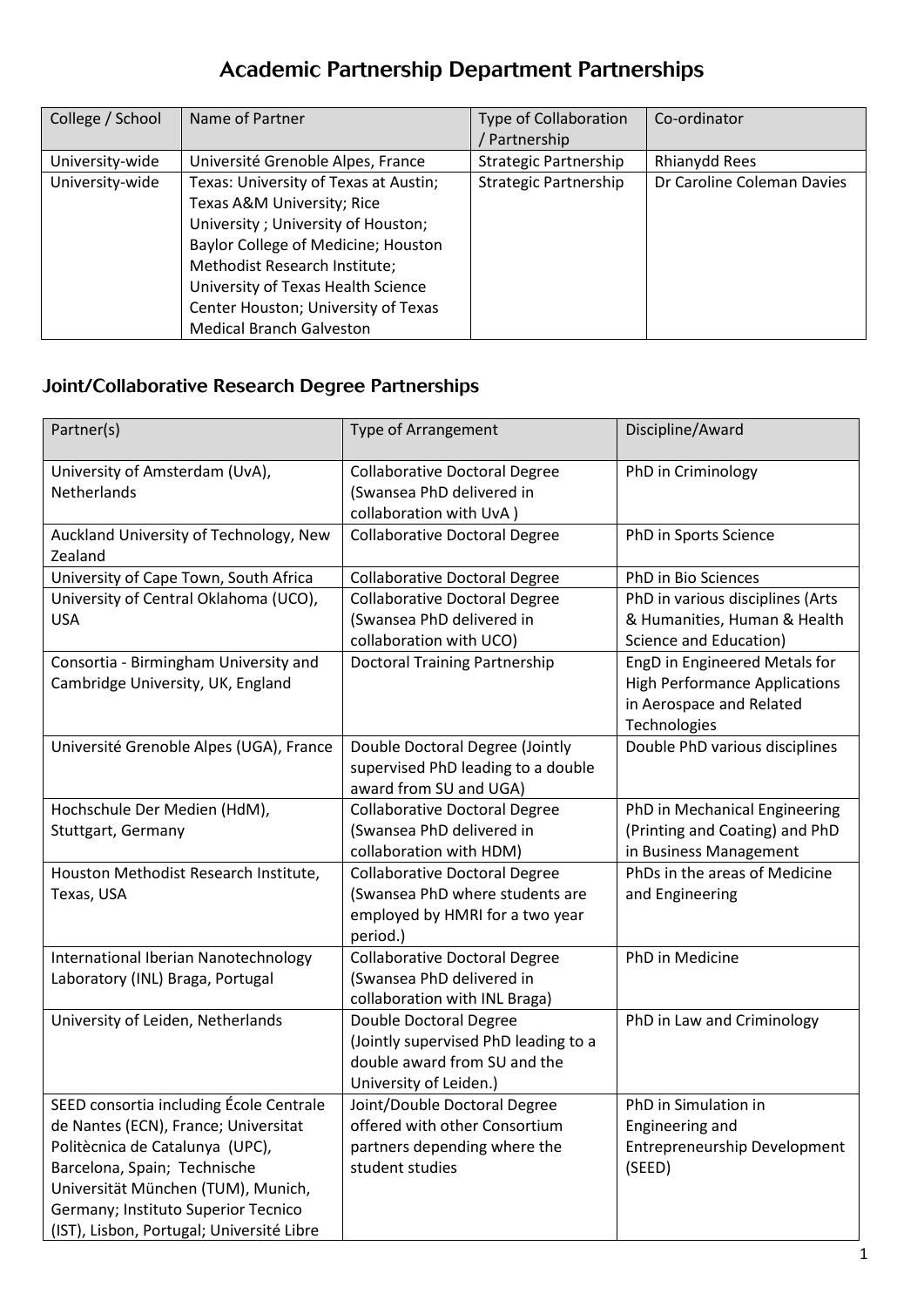| de Bruxelles (ULB), Belgium; Technische<br>Universiteit Eindhoven (TUE), the<br>Netherlands; Università degli Studi di<br>Pavia (UNIPV) and Istituto Universitario<br>di Studi Superiori (IUSS), Pavia, Italy |                                                                                                                           |                  |
|---------------------------------------------------------------------------------------------------------------------------------------------------------------------------------------------------------------|---------------------------------------------------------------------------------------------------------------------------|------------------|
| L'Universite Pantheon Sorbonne Paris I,<br>France                                                                                                                                                             | Double Doctoral Degree (Jointly<br>supervised PhD leading to a double<br>award from Swansea University and<br>Sorbonne I) | PhD in Geography |
| Vrije University Brussels (VUB)                                                                                                                                                                               | Double Doctoral Degree (Jointly<br>supervised PhD leading to a double<br>award from Swansea University and<br>VUB)        | PhD in Physics   |

## Joint/Collaborative Masters Degree Partnerships

| Partner(s)                                                                                                                                                                                                                                                                                                                                             | <b>Type of Arrangement</b>                                                                                                                                                                                                                   | Discipline/Award                             |
|--------------------------------------------------------------------------------------------------------------------------------------------------------------------------------------------------------------------------------------------------------------------------------------------------------------------------------------------------------|----------------------------------------------------------------------------------------------------------------------------------------------------------------------------------------------------------------------------------------------|----------------------------------------------|
| Consortium includes: Aarhus<br>University, Danish School of Media<br>and Journalism (Denmark), University<br>of Amsterdam (the Netherlands), City<br>University (London), University of<br>Hamburg (Germany), University of<br>Technology (Sydney), Pontificia<br>Universidad Católica de Chile and the<br>University of California, Berkeley<br>(USA) | Joint Masters with Aarhus University<br>offered as part of an Erasmus<br>Mundus Consortium (Two years -<br>1st year at Aarhus and 2 <sup>nd</sup> year at<br>Swansea)                                                                        | MA in Journalism, Media and<br>Globalisation |
| Consortium includes: Katholieke<br>Universitteit Leuven (Belgium),<br>Universitat Pompeu Fabra (Spain),<br>University of Peloponnese (Greece),<br><b>Charles University (Czech Republic)</b><br>and Johnannes Gutenberg-Universitat<br>(Mainz, Germany)                                                                                                | Joint Masters provided by all<br><b>Erasmus Mundus Consortium</b><br>partners (Two study years, with<br>teaching from all consortium<br>partners)                                                                                            | MA in Sports Ethics and<br>Integrity         |
| Partner Members: École Centrale De<br>Nantes (France), Universitat<br>Politècnica de Catalunya (Barcelona,<br>Spain), University of Stuttgart<br>(Germany)                                                                                                                                                                                             | <b>International Double Masters</b><br>offered in collaboration with a<br>partner-institution (Two years - one<br>year in Swansea, plus an additional<br>year, at one of three possible<br>partners, depending on subject<br>specialisation) | <b>MSc in Computational</b><br>Mechanics     |
| Université Grenoble Alpes (France)                                                                                                                                                                                                                                                                                                                     | Double Masters Degree (Two years -<br>one in Swansea and one in<br>Grenoble)                                                                                                                                                                 | <b>MSc Computer Science:</b><br>Informatique |

## Dual Degree

| Partner(s)               | <b>Type of Arrangement</b>                                                        | Discipline/Award                                        |
|--------------------------|-----------------------------------------------------------------------------------|---------------------------------------------------------|
| Trent University, Canada | Dual Undergraduate Degree from<br>both Trent University and Swansea<br>University | BA/BBA and LLB Law<br>BSc and BEng Chemical Engineering |